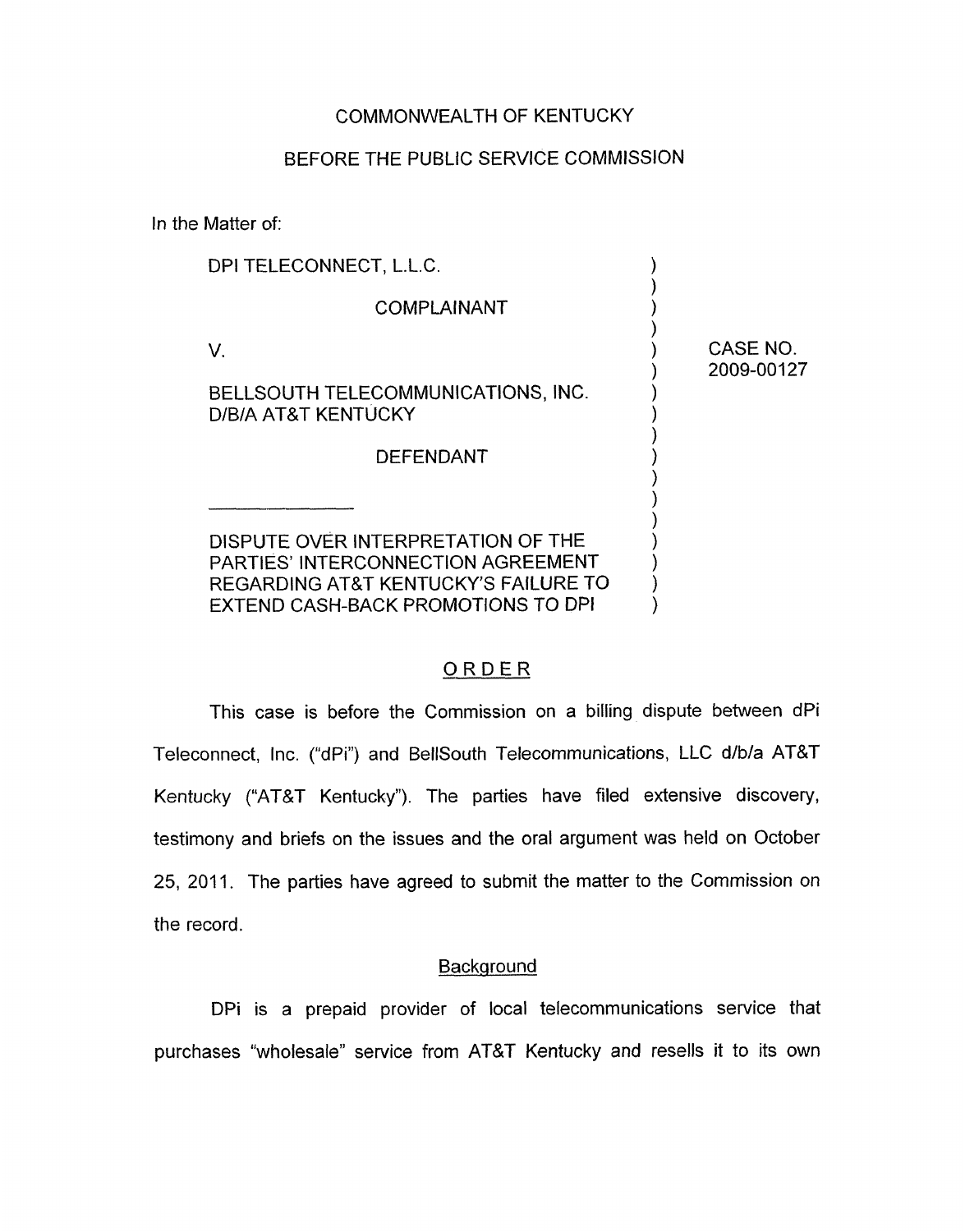customers, who generally would not qualify for traditional phone service. For example, dPi purchases local service from AT&T Kentucky for \$13.85 and then sells it, on a prepaid basis, to its customers for approximately \$55.00 a month.<sup>1</sup>

Under Federal Communication Commission ("FCC") regulations, if an incumbent, such as AT&T Kentucky, offers a promotion that lasts greater than 90 days, it must discount the wholesale price to a wholesale purchaser (such as dPi) if the wholesale purchaser's customers would have qualified for the promotional discounts had they been AT&T Kentucky customers. 47 C.F.R. § 51.613.

The instant complaint focuses **on** three separate AT&T Kentucky promotional offerings. The primary component of these promotions involved a cash-back offering that gave qualifying AT&T Kentucky customers the opportunity to receive a check in a designated amount from AT&T Kentucky.<sup>2</sup> Specifically, if the customer purchased certain features, he would receive the cash back in the form of a check or voucher. DPi purchased the promotion at issue from AT&T Kentucky at the standard resale rate for the telecommunications services provided in the promotion.

The issue arises because AT&T Kentucky did not provide any portion of the cash-back promotion to dPi because AT&T Kentucky believed that offering to provide a gift card, check, coupon or other giveaway in return for the purchase of

<sup>&</sup>lt;sup>1</sup> Ferguson Direct Testimony at 23, exhibit PLF-10.

 $2^2$  The promotions and the amounts in dispute for each of them are: (1) "Cash Back \$100 Complete Choice" for \$27,200; (2) "Cash Back \$100 1FR with Two Paying Features" for \$2,600; and, (3) "Cash Back \$50 1FR with Two Paying Features" for \$9,200.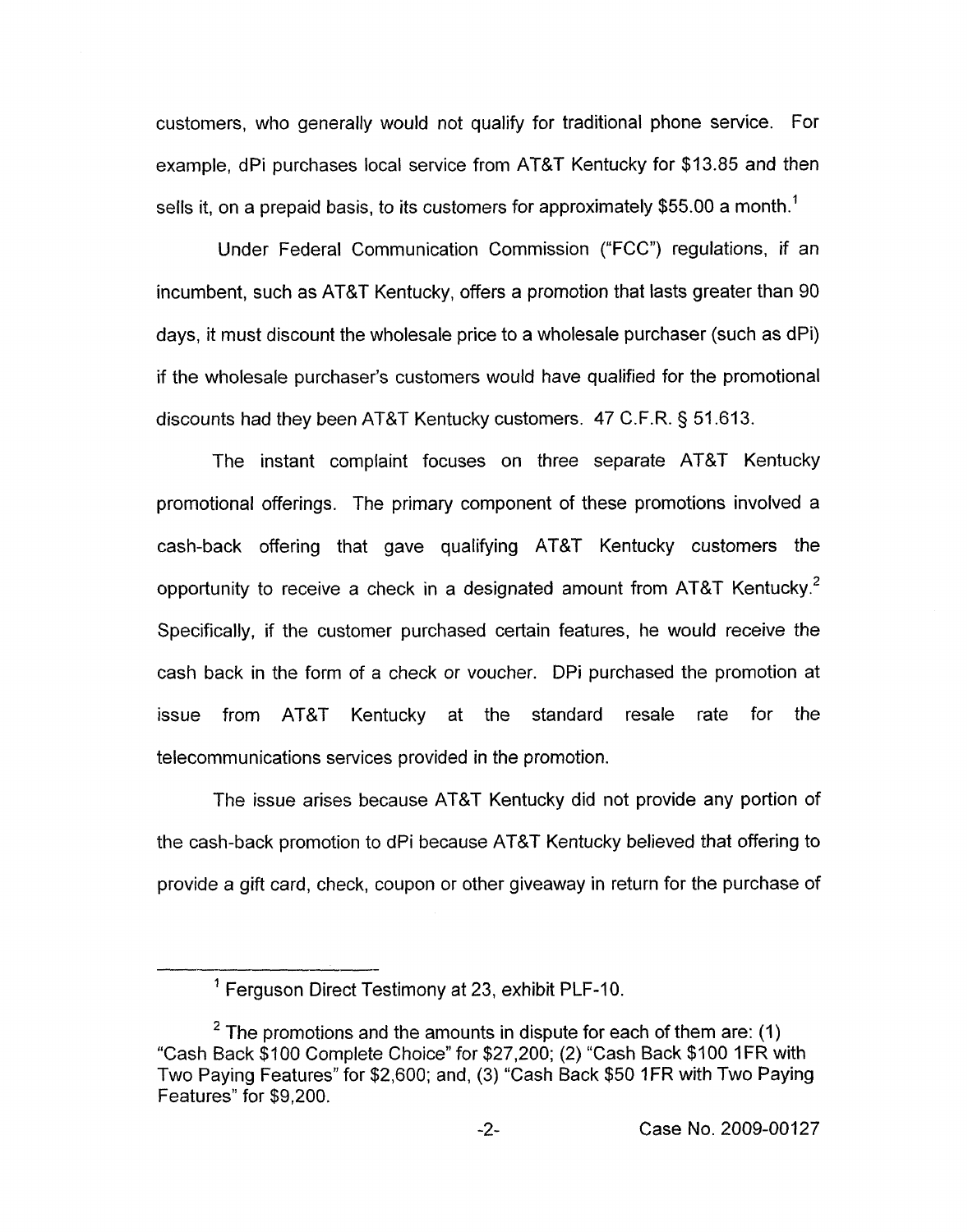telecommunications services was not covered by the FCC regulations requiring

AT&T Kentucky to extend those promotions to resellers.

1. dPi's Arguments

DPi asserts that relevant FCC regulations and statutes require AT&T Kentucky to extend the cash-back promotional offers that it provides to its customers to resellers such as dPi.3 DPi relies upon 47 U.S.C. **5** 251 (c)(4) which provides that a carrier like AT&T Kentucky must:

(A) [Olffer for resale at wholesale rates any telecommunications service that the carrier provides at retail to subscribers who are not telecommunications carriers.

(B) [Nlot prohibit, nor impose unreasonable or discriminatory conditions or limitations on, the resale of such telecommunications service.

DPi argues that the FCC requirement that AT&T Kentucky extend the same offers it applies to its retail customers applies to its promotions. Specifically, dPi asserts that the FCC has found that resale restrictions are presumptively unreasonable and that AT&T Kentucky can only rebut this presumption if the restrictions are narrowly tailored. $4$ 

DPi also points to FCC regulations that it argues supports its position.

47 C.F.R. 5 51.605 provides, in relevant part, that:

(a) [A]n incumbent LEC shall offer to any requesting telecommunications carrier any telecommunications service that the incumbent LEC offers on a retail basis to subscribers that are not telecommunications carriers for resale at wholesale rates . . . .

"...

 $<sup>4</sup>$  Id.</sup>

<sup>&</sup>lt;sup>3</sup> DPi's Initial Brief at 4-5.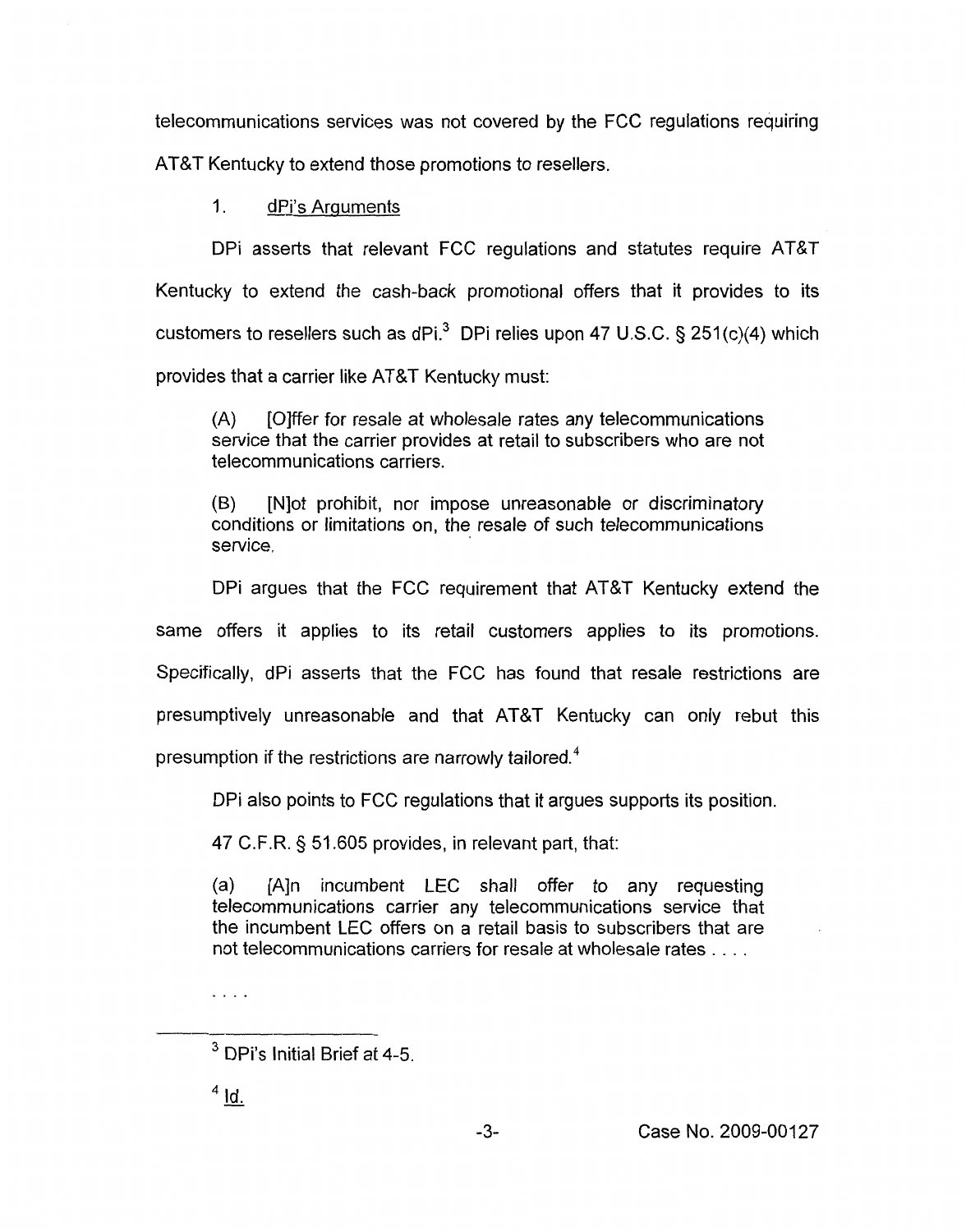(e) [A]n incumbent LEC shall not impose restrictions on the resale by a requesting carrier of telecommunications services offered by the incumbent LEC.

The applicable regulation provides, in relevant part, that, "an incumbent LEC may impose a restriction [on resale] only if it proves to the state commission that the restriction is reasonable and non-discriminatory." 47 C.F.R. § 51.623(b).

DPi argues that the cash-back promotions apply to it because the promotions affect the rate that AT&T Kentucky charges its customers for the service (the cash-back promotion effectively reduces the retail cost to less than the amount for which AT&T Kentucky sells. the service to dPi). DPi argues that allowing AT&T Kentucky to reduce the rate on the back end by offering the rebate is an unfair and unreasonable method for AT&T Kentucky to circumvent the FCC rules regarding extension of promotions to resale customers.

DPi also argues that the restriction in the cash-back promotions is invalid because it never sought prior Commission approval of the restriction as required by 47 C.F.R. 5 51.623(b).

DPi asserts, contra AT&T Kentucky, that the interconnection agreements that govern the relationship between AT&T Kentucky and dPi place a six-year window to challenge a denial of a promotion and not a 12-month time restriction as AT&T Kentucky argues.<sup>5</sup> The first interconnection agreement governing the relationship was in effect from 2003 until 2007, the period of time over which the majority of the disputes arose. DPi argues that the interconnection agreement invokes federal law to control the offering of resale services as well as disputes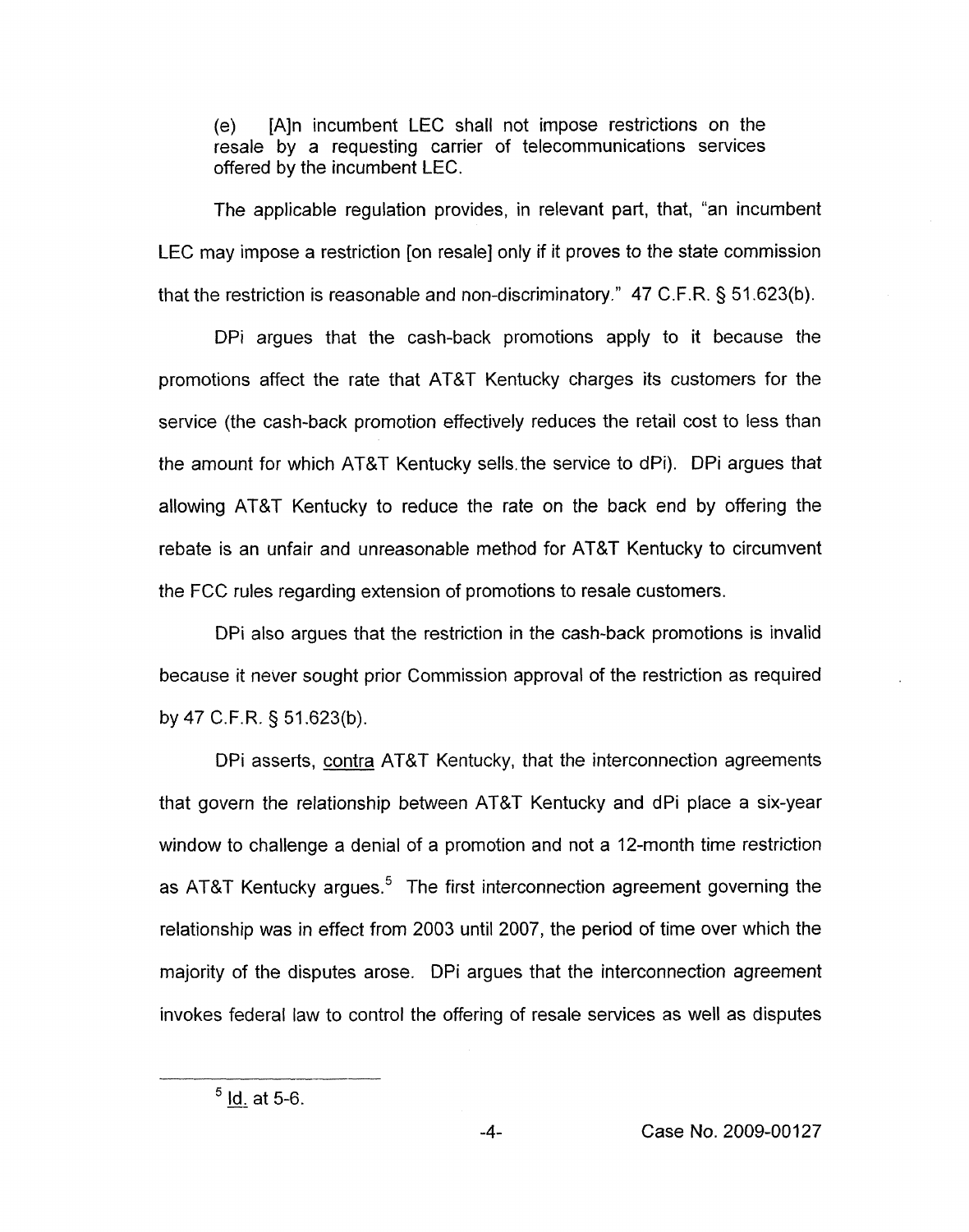arising out of those services. To the extent that federal law does not apply, Georgia state law governs, which provides for a six-year window in which to bring a dispute. DPi argues that the newer interconnection agreement, which has a 12-month window in which to file a dispute, does not apply retroactively and does not govern this dispute.<sup>6</sup>

DPi also asserts that AT&T Kentucky has issued several "cash-back" promotions over the last decade and that these cash-back promotions are essentially rebates. The effect, then, is to reduce the overall rate that AT&T Kentucky's customers are charged.<sup>7</sup>

DPi asserts that AT&T Kentucky's billing system automatically overcharges every reseller for every service that the reseller orders that is subject to a promotional discount. It is then up to the reseller to apply for the credits if it understands that it qualifies for the promotional discounts. DPi argues that AT&T Kentucky makes this process as difficult as possible by requiring resellers to meticulously document the credit with the proper data and fill out AT&T Kentucky's online forms and that AT&T Kentucky provides no reason for rejecting promotional credits.<sup>8</sup>

DPi claims that, although it met the criteria for the cash-back promotions, AT&T Kentucky did not inform dPi that it did, or did not, qualify for the discount until after June 2007. (After June 2007, AT&T Kentucky began offering the

<sup>7</sup> <u>Id.</u> at 8.<br><sup>8</sup> <u>Id.</u> at 9.

 $6$  Id. at 6-7.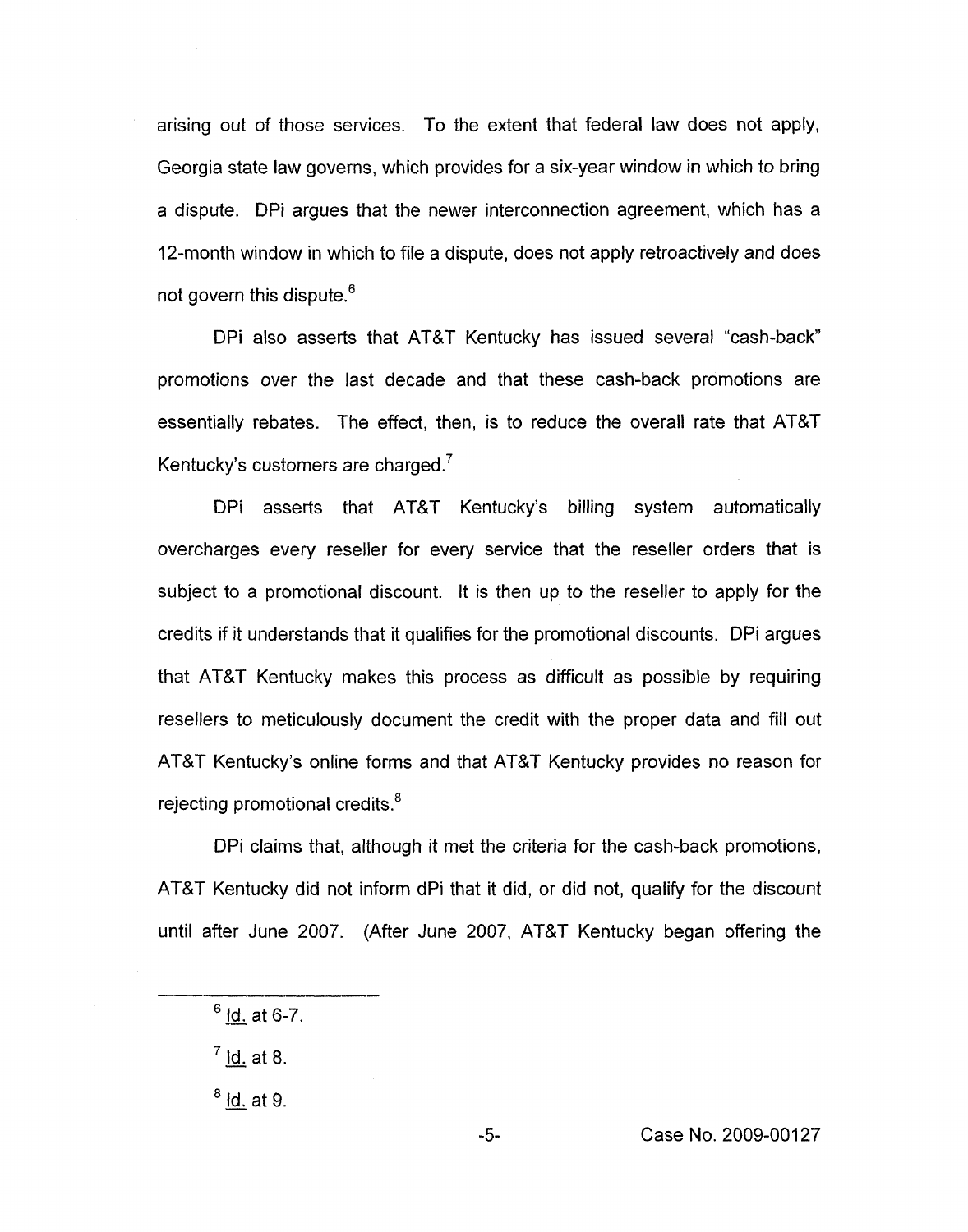discount to dPi). When AT&T Kentucky started to grant the discount in June 2007, dPi sought credit for the previous cash-back promotions but was rebuffed, leading to this complaint. $<sup>9</sup>$ </sup>

DPi also argues that it should receive the full value of the cash-back promotion and that the value of the promotion should not be reduced by the wholesale discount rate applied to resale of regular services. For example, if AT&T Kentucky offers retail service to its customers at \$20.00, it must sell it to dPi at a Commission-mandated discount of 16.79%. Therefore, dPi is able to purchase the service at \$16.64. DPi argues, however, that if AT&T Kentucky offers a promotion for a certain monetary value, the discount rate does not apply to the promotional price. For example, if AT&T Kentucky offers a cash-back promotion of \$50.00, it must offer dPi a credit for the whole \$50.00 and not reduce that \$50.00 by the wholesale discount.<sup>10</sup>

## 2. AT&T Kentuckv's Argument

AT&T Kentucky argues that the obligation to provide promotional credits to resale applies only to "telecommunications services'' and, because the promotion is not a "telecommunications service," it does not need to be extended to resellers like dPi.

AT&T Kentucky asserts that 47 U.S.C. 5 156(46) defines "telecommunications services" as, "the offering of telecommunications for a fee directly to the public, or to such classes of users as to be effectively available

<sup>&</sup>lt;u>ld.</u> at 10-11.

<sup>&#</sup>x27;\* - Id. at 20-32.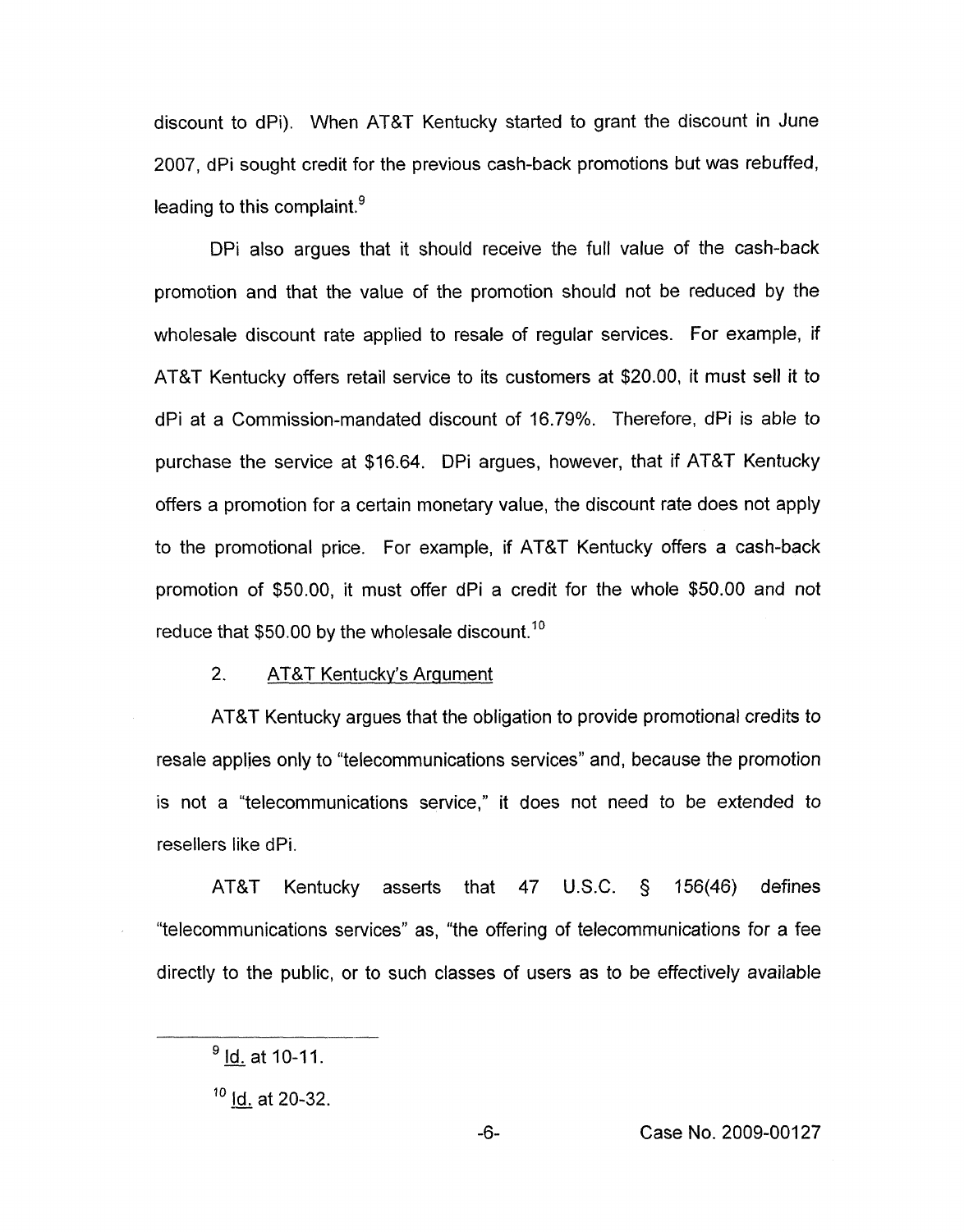directly to the public . . . **.'I** and that 47 U.S.C. § 153(43) defines "telecommunications" as the "transmission, between or among points specified by the user, of information of the user's choosing, without change in the form or content of the information as sent and received."

AT&T Kentucky argues that, based upon these statutory definitions, coupons that can be redeemed as checks are not telecommunications services. AT&T Kentucky asserts that they are merely marketing incentives designed to attract customers and that it has no obligation to resell such marketing incentives. AT&T Kentucky explains that it began offering the cash-back promotion for resale once it merged with AT&T because AT&T had been providing the cash-back promotion before the merger.<sup>11</sup>

AT&T Kentucky acknowledged that the Fourth Circuit Court of Appeals had recently determined that any promotion that involves a retail customer receiving something of value (such as a check) must be made available for  $resale<sup>12</sup>$ 

AT&T Kentucky acknowledges that any restrictions on retail have to be nondiscriminatory, and that the FCC has established a presumption that all restrictions are unreasonable and discriminatory. AT&T Kentucky, however, argues that the presumption is rebuttable, and only has to be rebutted once the

<sup>&</sup>lt;sup>11</sup> AT&T Kentucky's Initial Brief at 9-10.

 $12$  VR at 2:06:30.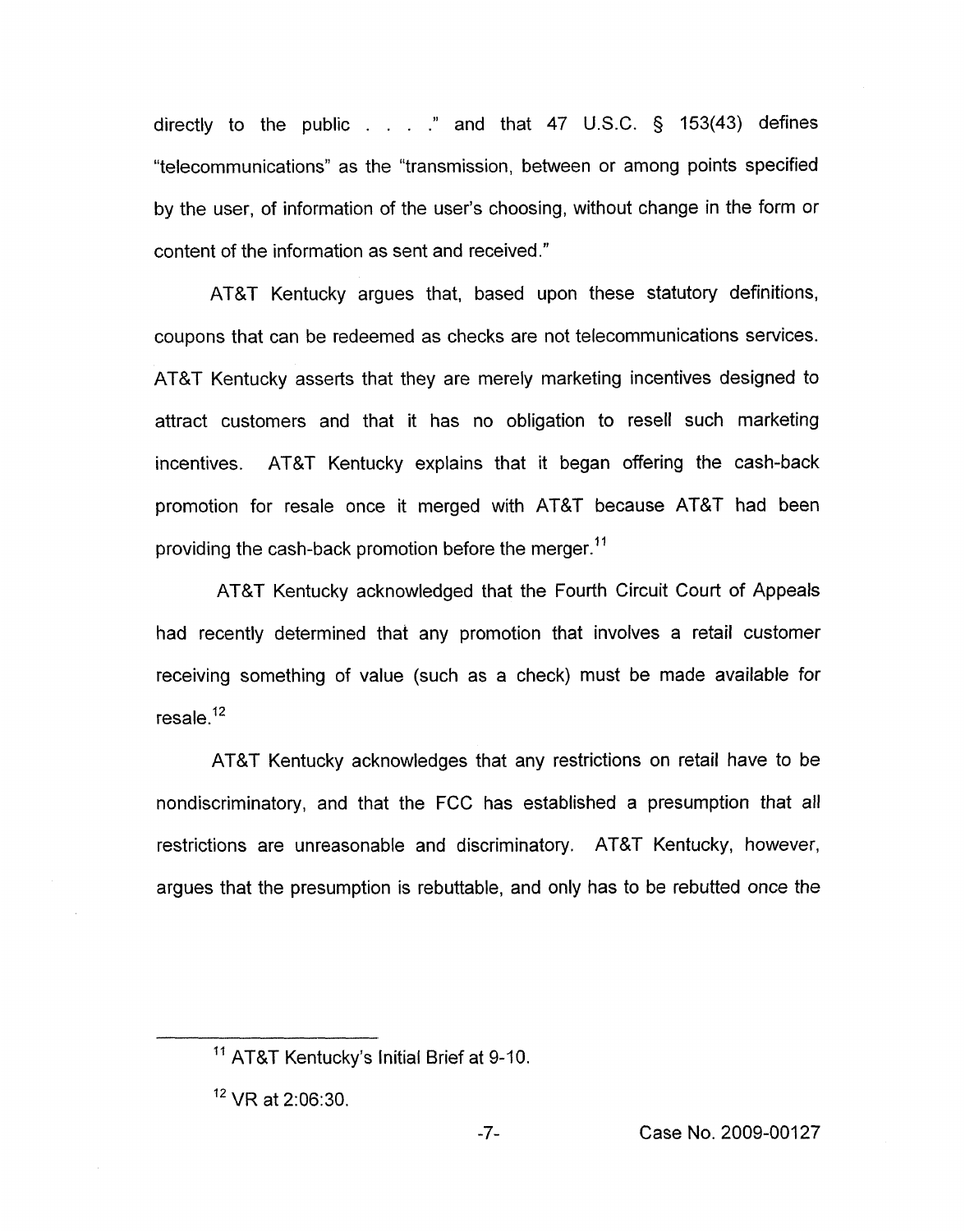restriction becomes an issue of complaint, not when the restriction is first proposed.13

Citing to the Sanford<sup>14</sup> case out of the Fourth Circuit, AT&T Kentucky asserts that the "touchstone factor" in determining whether a restriction is unreasonable is whether it stifles or unduly harms competition. AT&T Kentucky argues that its restriction on cash-back promotions does not stifle or unduly harm  $competition.<sup>15</sup>$ 

AT&T Kentucky asserts that it does not compete with dPi. DPi pays AT&T Kentucky \$13.85 for basic service; AT&T Kentucky charges its customers \$16.55. DPi charges its customers, including taxes and fees, \$51.00 for the first month of service; \$66.28 for the second month of service; and \$56.28 for each month thereafter. Based on these prices, AT&T Kentucky asserts that dPi and it are not competing for the same customers and, therefore, any restriction on the cash-back promotions can have no impact on competition.<sup>16</sup>

AT&T Kentucky argues that, if it must make some sort of refund to dPi, the refund is less than dPi asserts it should be. AT&T Kentucky asserts that the refund should be adjusted by the following factors: (1) the amount of the claims must be reduced by the amount that dPi did not dispute in a timely matter

<sup>&</sup>lt;sup>13</sup> AT&T Kentucky's Initial Brief at 10-12.

<sup>&</sup>lt;sup>14</sup> BellSouth Telecom, Inc. v. Sanford, 494 F.3d 439 (4<sup>th</sup> Cir. 2007).

<sup>&</sup>lt;sup>15</sup> AT&T Kentucky's Initial Brief at 13-14.

<sup>&</sup>lt;sup>16</sup> **Id. at 14-15.**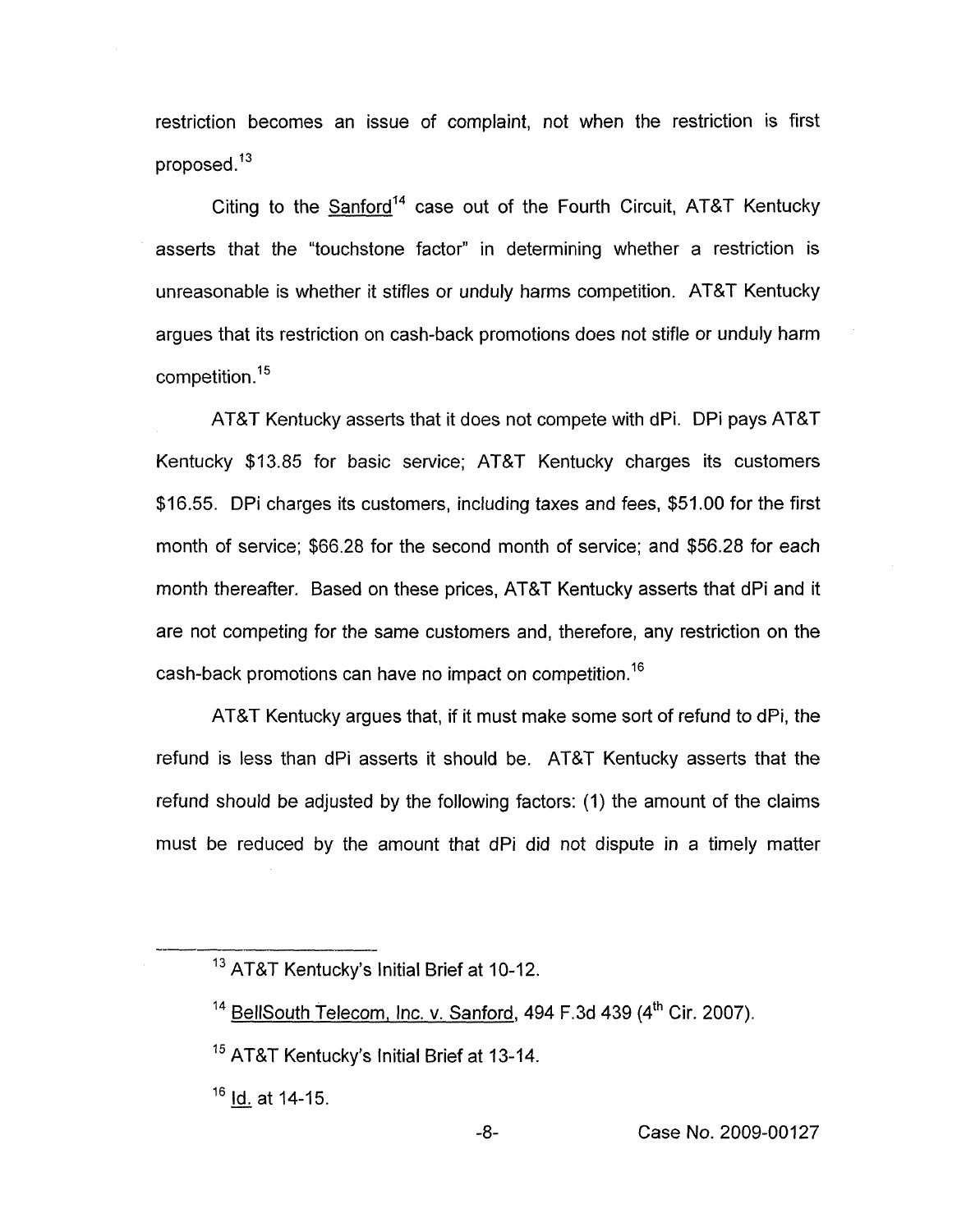pursuant to the 2007 interconnection agreement; and (2) any amounts sought by dPi must be reduced by the 16.79 percent residential resale discount rate.

Regarding the first factor, AT&T Kentucky argues that the 2007 interconnection agreement superseded the previous interconnection agreement and that the new agreement requires the filing of disputes within 12 months of a dispute arising. AT&T Kentucky claims that this applies to \$7,350.00 of the cashback promotions for which dPi asks.<sup>17</sup>

Regarding the second factor, AT&T Kentucky argues that, to the extent dPi is entitled to any cash-back promotions not limited by the 12-month time restriction, the amount should be reduced by the 16.79 percent residential resale discount rate that the Commission has previously established. AT&T Kentucky argues that dPi should be entitled to no more credit for the cash-back component than it would be entitled to if AT&T Kentucky had simply reduced the retail price of the affected service by the same amount.<sup>18</sup>

The wholesale discount serves to set the rate that AT&T Kentucky charges a reseller for service, meaning that, if AT&T Kentucky charges its customers \$16.00 for retail service, it must sell the service to dPi at \$13.31. AT&T Kentucky argues that this discount applies to promotions that it applies to resellers. Therefore, if a reseller qualifies for a \$50.00 promotion, it will actually receive \$41.60, of the promotion, the \$50.00 promotion minus the 16.79 percent discount.

<sup>17 &</sup>lt;u>Id.</u> at 18-19. <sup>17</sup> <u>ld.</u> at 18-19.<br><sup>18</sup> l<u>d.</u> at 22-26.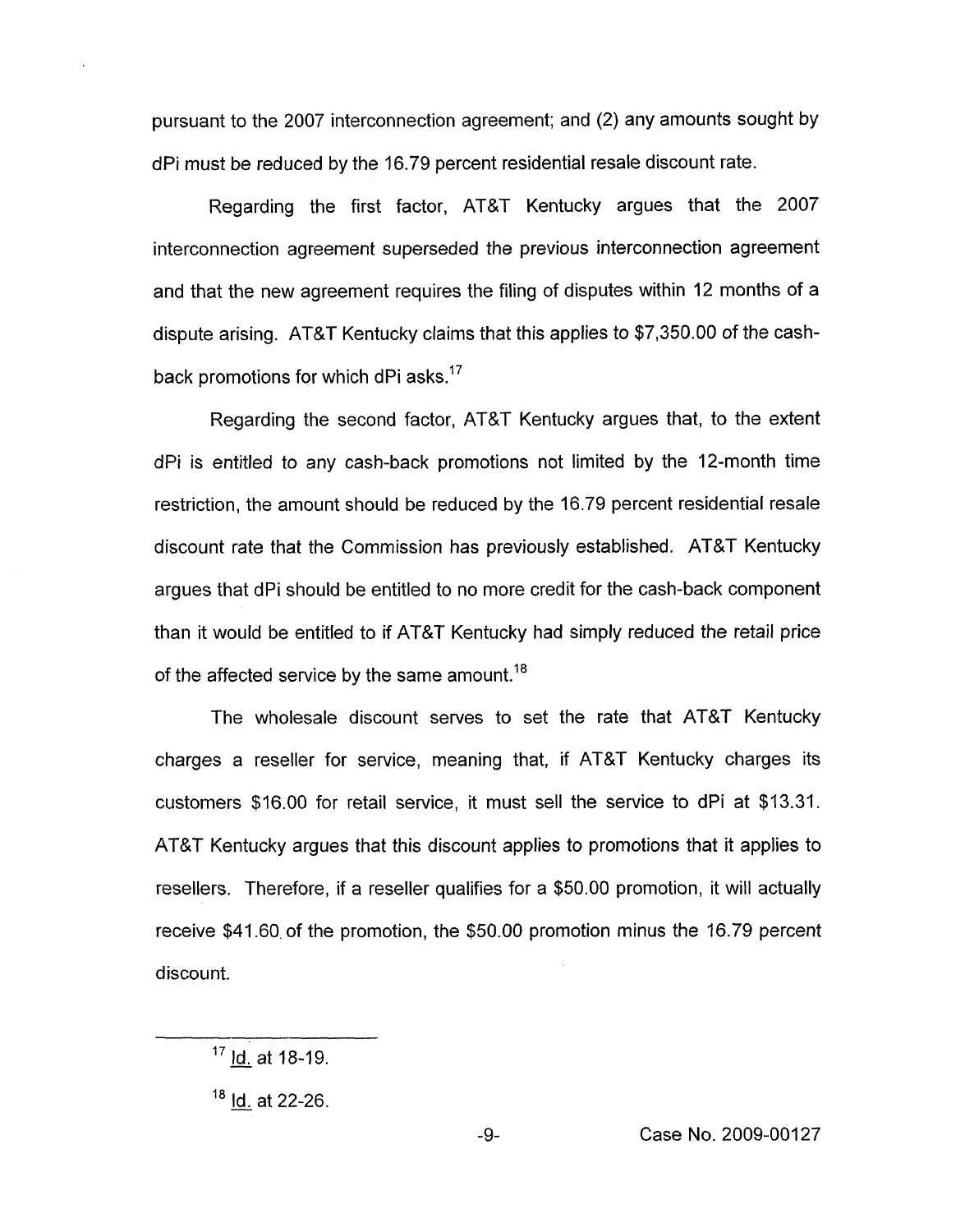AT&T Kentucky also asserts that, when processing dPi's claims for promotional credits, AT&T Kentucky discovered that 27 percent of the claims were submitted in error. Thus, AT&T Kentucky argues, any award made to dPi should presume a similar error rate and be reduced by a similar amount.<sup>19</sup>

#### **Discussion**

In order to reach a decision on this case, the Commission makes the following determinations:

Although AT&T Kentucky originally argued that the cash-back promotion at issue did not have to be provided for resale because they are not "telecommunications services," AT&T Kentucky did not present this argument at oral argument. As discussed above, AT&T Kentucky concedes that the Fourth Circuit Court of Appeals found that if something of value is provided for a promotion, whether it is a telecommunications service or not, it has to be provided for resale; otherwise, it puts competitors at a competitive disadvantage.

The Commission agrees with the analysis of the Fourth Circuit and finds that the cash-back promotion has to be provided for resale. To find otherwise would provide an unreasonable advantage to AT&T Kentucky versus resellers as AT&T Kentucky could effectively reduce the retail rate by providing a cash-back promotion; a discount that the resellers could not extend to their own customers.

The first interconnection agreement governing the relationship was in effect from 2003 until 2007, the period of time over which the majority of the disputes arose. DPi argues that the interconnection agreement invokes federal

 $19$  Id. at 29.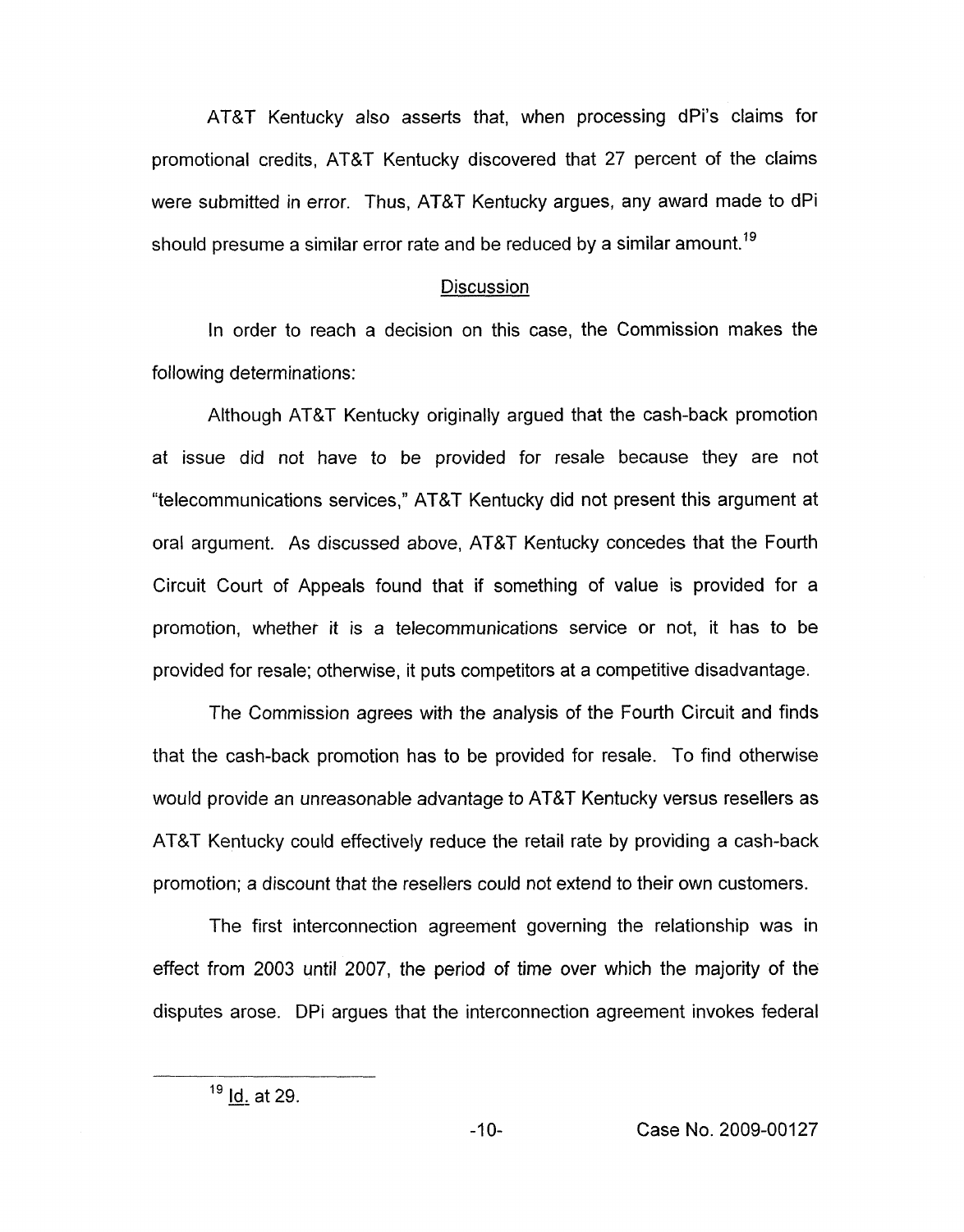law to control the offering of resale services as well as disputes arising out of those services. To the extent that federal law does not apply, Georgia state law governs and provides for a six-year window in which to bring a dispute.

AT&T Kentucky argues that the 2007 interconnection agreement superseded the previous interconnection agreement and that the new agreement requires the filing of disputes within 12 months of a dispute arising. AT&T Kentucky claims that this applies to \$7,350.00 *of* the cash-back promotions for which dPi asks.

It appears that dPi made timely dispute for the claims arising out of the first interconnection agreement. The Commission finds that dPi made timely dispute of those charges and that the 2007 interconnection dispute does not apply retroactively to those disputes.

It also appears that dPi did not make timely disputes for some of the claims that arose after the 2007 interconnection agreement became effective. The 2007 agreement provides for only a 12-month window in which to dispute the denial of a promotional credit. To the extent that dPi did not make timely disputes under the 2007 agreement, the Commission finds for AT&T Kentucky and reduces any credit owed to dPi by \$7,350.00.

As discussed above, the Commission finds that the promotional discount must be made available for resale because, if not made available, it would put resellers at a competitive disadvantage. Therefore, the Commission finds that restricting the cash-back promotion from resale is unreasonable.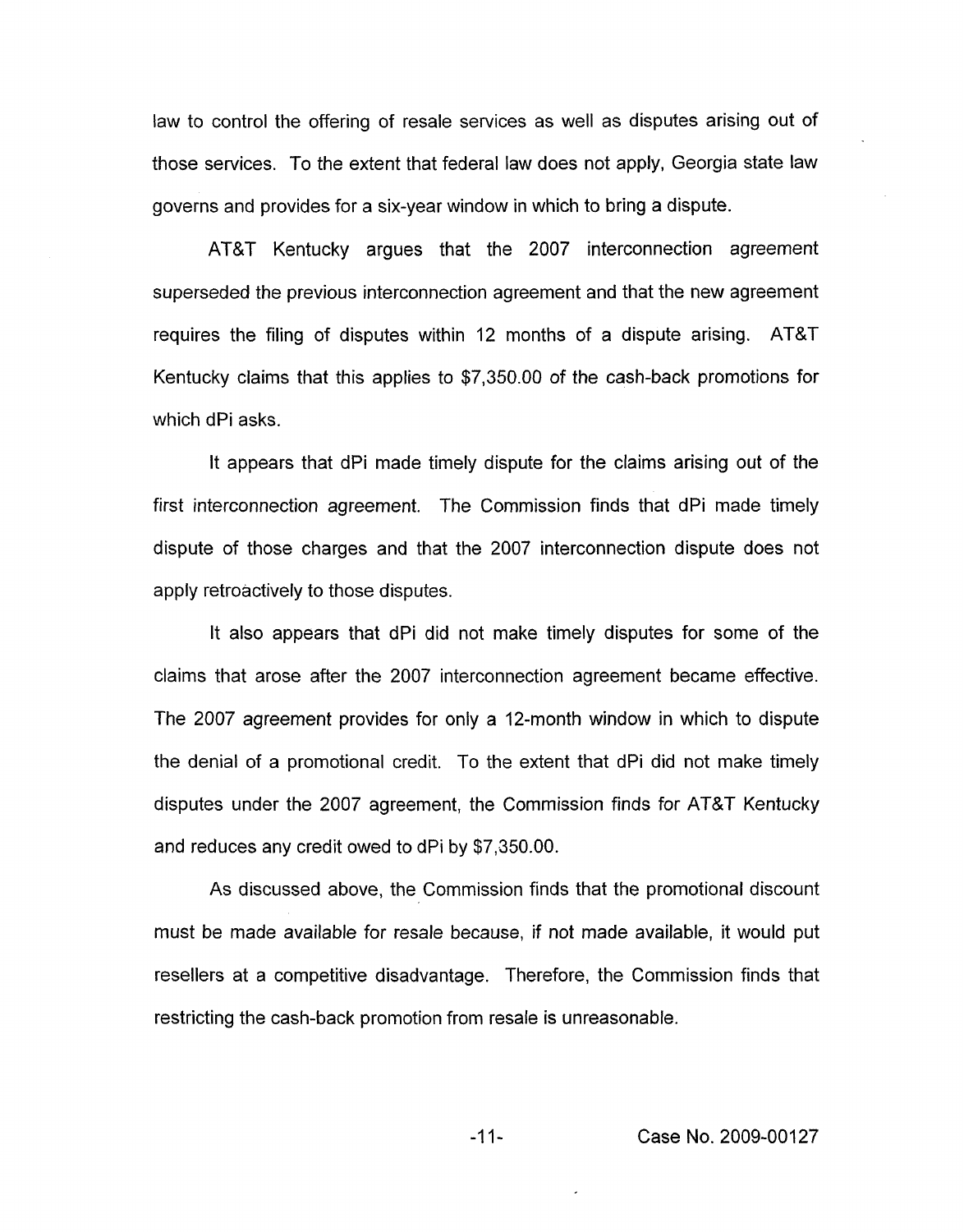AT&T Kentucky argues that any credit order to be provided to dPi should be reduced by a 27 percent error rate. AT&T Kentucky alleges that approximately 27 percent of dPi's requests for promotional discounts are made in error (in general, not just applied to the cash-back promotion). Therefore, AT&T Kentucky asserts that any credit awarded to dPi should be reduced by the error rate. The Commission finds that AT&T Kentucky shall not adjust any credit awarded to dPi by the proposed 27 percent error rate. The evidence in the record does not support or prove that the 27 percent error rate was accurate.

The Commission must also resolve whether the credit due dPi has to be reduced by the 16.79 percent wholesale discount. This issue carries greater significance than just this complaint case. Whether or not AT&T Kentucky may reduce any promotional discount by the wholesale discount is currently in litigation in 22 states and involves claims in excess of  $$100,000,000.<sup>20</sup>$ 

DPi argues that wholesale prices always have to be lower than retail prices; therefore, it does not want the wholesale discount to apply to the promotional credit. For the sake of illustration, the Commission will assume the following facts, as presented by AT&T Kentucky at the hearing:

> Wholesale Discount: 20% Monthly Retail Service rate: \$120 Cashback promotion: \$100 Result: Monthly Promotional Price of \$20

DPi would calculate the resale cost in one of the following ways:

\$20 (promotional price) 424 (20% of \$120 Standard Price) (44) (AT&T pays to dPi \$4/month)

 $^{20}$  VR at 1:19:00.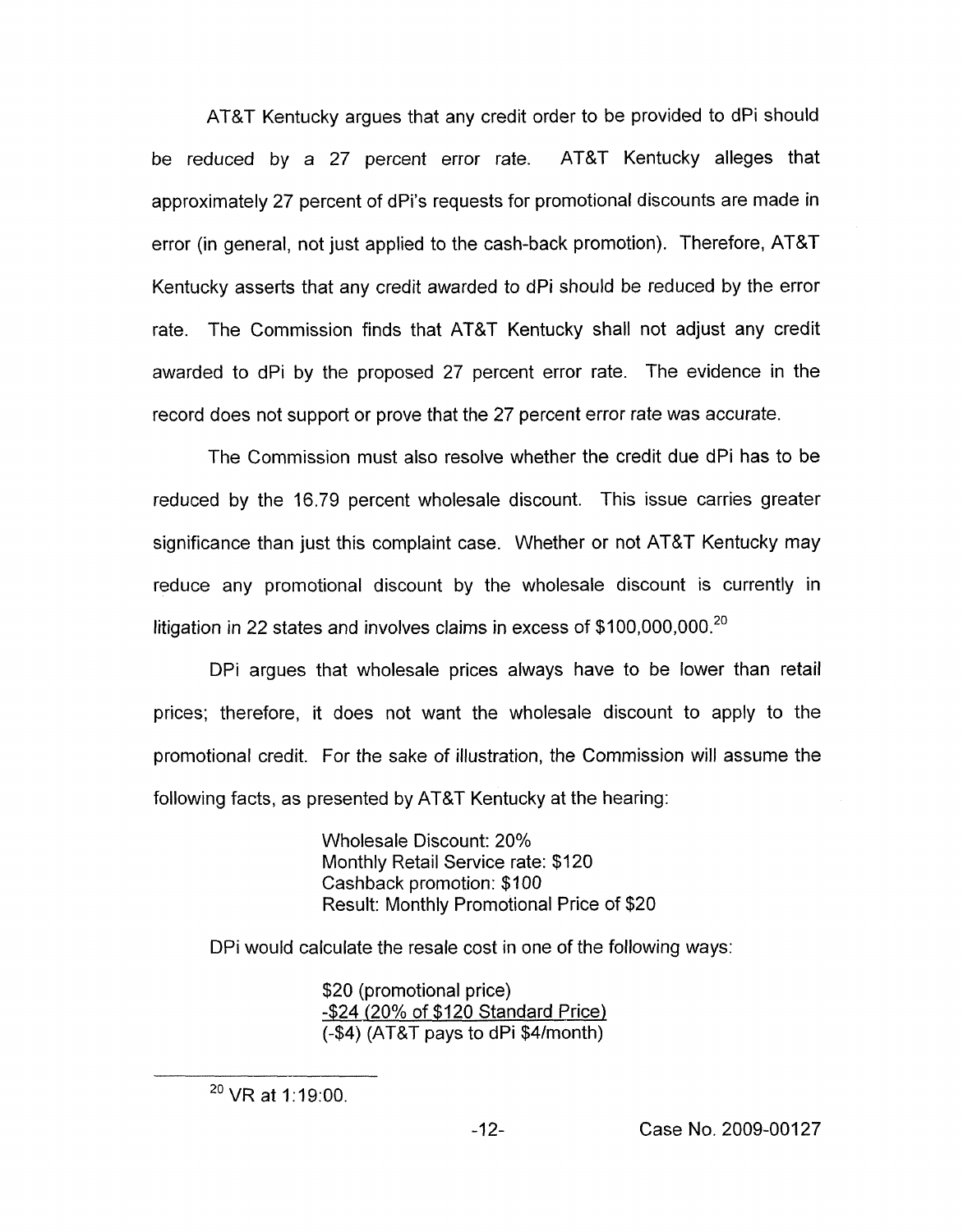\$96 (\$120 Retail Price discounted by 20%) -\$IO0 (Cashback Amount) (-4) (AT&T pays to dPi \$4/month)

In both of the scenarios, AT&T Kentucky must pay dPi for service that dPi orders from AT&T Kentucky. The promotion does not merely reduce the price of the retail service, it forces AT&T Kentucky to give \$4.00 to dPi for service that dPi would normally pay AT&T Kentucky for.

AT&T Kentucky and the Fourth Circuit Court of Appeals calculate the resale cost in either of the following ways:

> \$20 (promotional price) -\$4 (20% of \$20 Promotional Price) -\$I6 (dPi pays AT&T \$16/month)

or

\$96 (\$120 Retail Price discounted by 20%) -\$80 (Cashback Amount discounted bv 20%) -\$I6 (dPi pays AT&T \$16/month)

Under AT&T Kentucky's calculations, dPi would pay a steeply discounted rate to AT&T Kentucky for the discounted service. The promotional price that AT&T Kentucky provides to its customers *is* \$20.00 a month, whereas dPi would pay \$16.00 (\$20.00 discounted by 20 percent) for the service.

The Commission finds that any promotional discounts should be adjusted by the wholesale discount. To adopt dPi's position would be to put AT&T Kentucky in the position of paying its competitors to "purchase" AT&T Kentucky's service. Such a result is absurd and leads to an anti-competitive environment. AT&T Kentucky's position still results in dPi receiving a discount on service that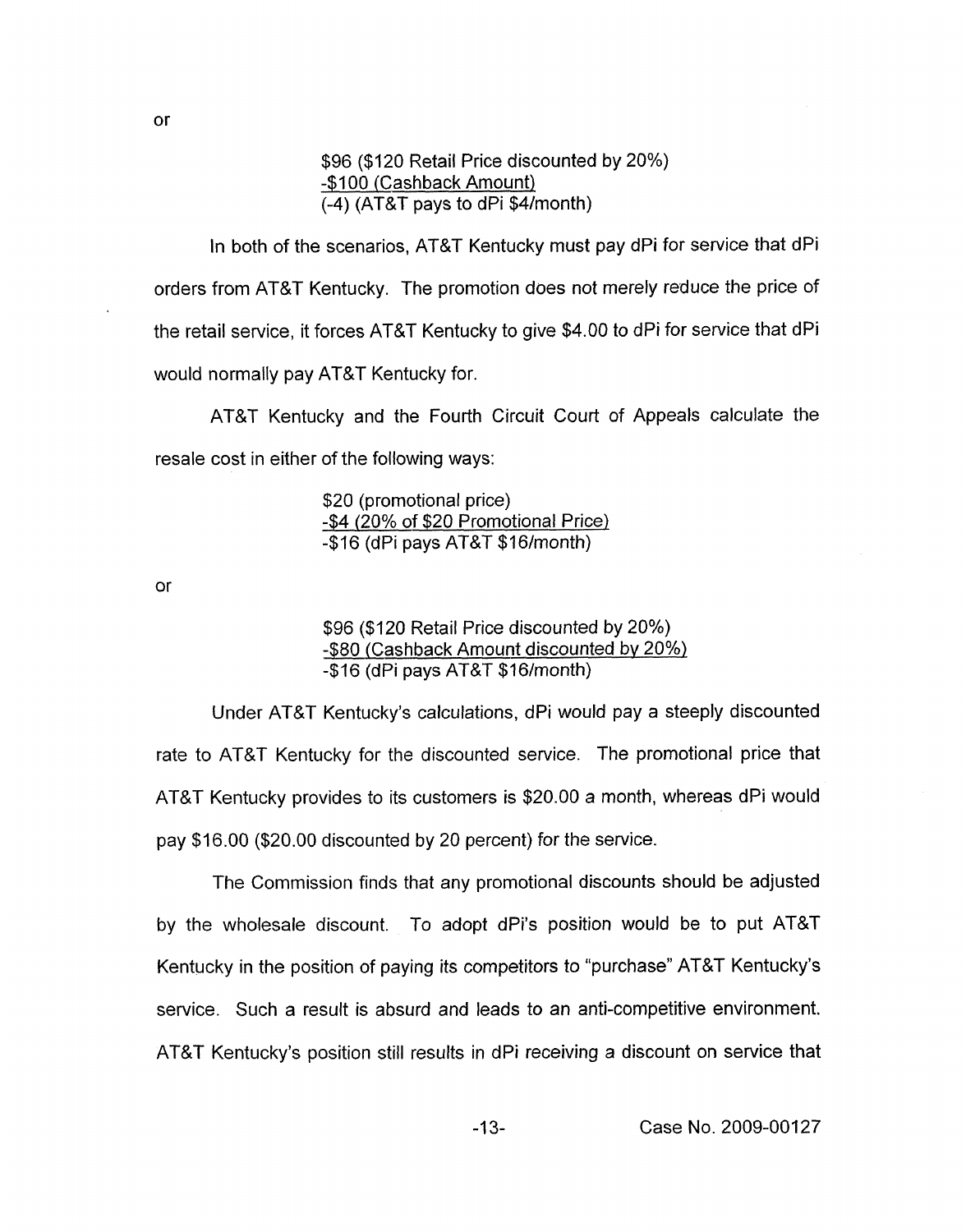places the price below the promotional price that AT&T Kentucky provides its retail customers.

DPi argues that FCC regulations require any incumbent local exchange carrier ("ILEC") to first seek state Commission approval before placing any restrictions on resale. AT&T Kentucky argues that, although the FCC has concluded that any restrictions on resale are presumed to be unreasonable, it is a rebuttable presumption that only arises when the restriction is challenged. It is only upon a complaint to a state commission that the state commission needs to approve or deny any resale restriction.

The Commission finds that a telecommunications carrier does not have to seek preapproval for a restriction on resale. As a practical matter, it would be unduly burdensome to the Commission to have to review and approve all promotions that incumbents offer. Telecommunication carriers often have dozens of promotions running at the same time. The Commission has not reviewed promotions or any restrictions on resale since the enactment of the 1996 Telecommunications Act.

Moreover, requiring incumbent carriers to seek prior approval before offering a promotion or restriction on resale would harm customers by reducing the number of promotions offered. If an ILEC had to seek preapproval for any promotion that might be restricted from resale, it would constantly be before the Commission seeking such approval. The cost and time involved would remove any financial incentive for ILECs to provide promotional discounts and would remove downward pressure on retail prices for customers.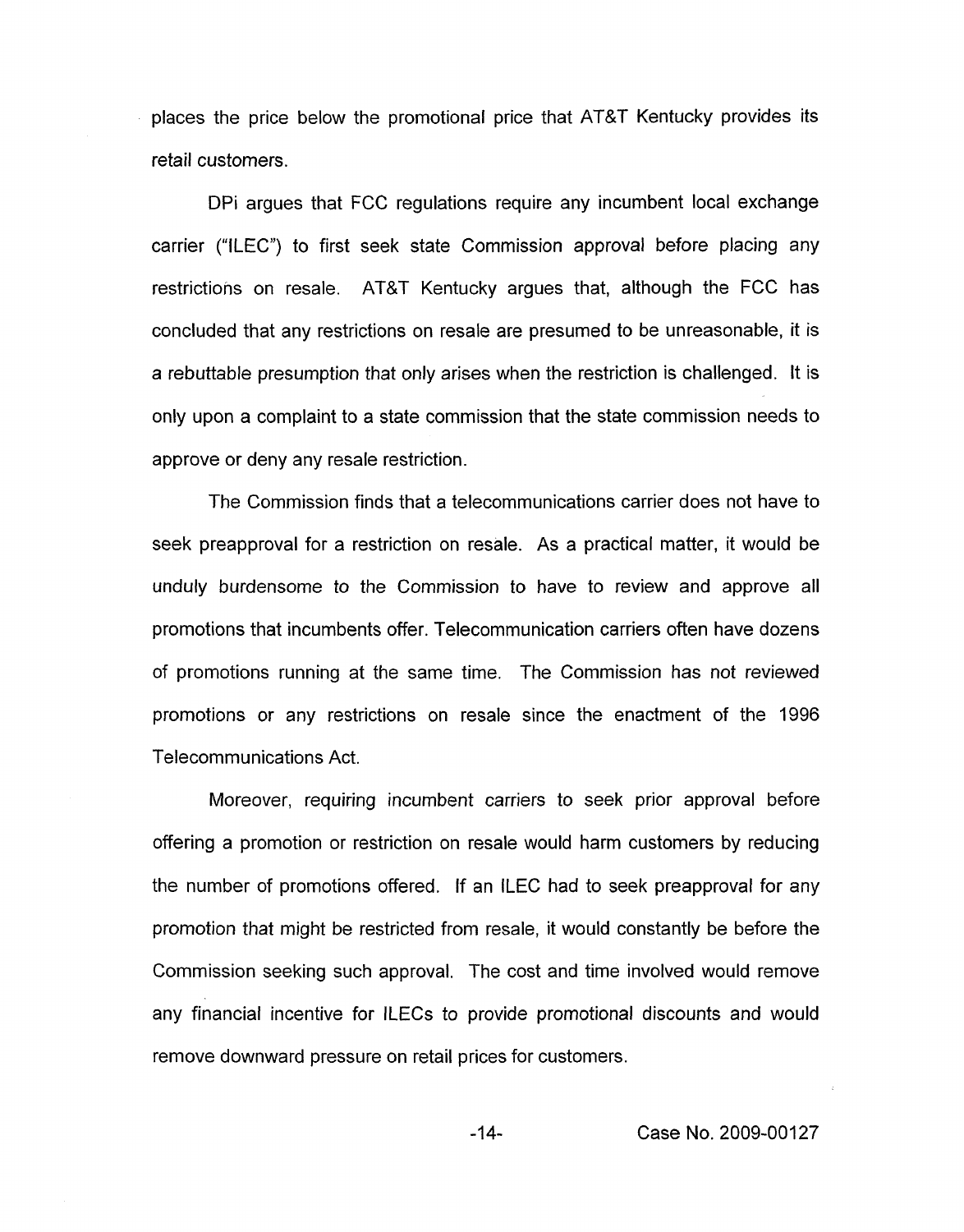Based on the above, IT **IS** HEREBY ORDERED that:

1. The cash-back promotions at issue must be made available for resale.

2. DPi may recover for the credit disputes it brought under and during the 2003-2006 interconnection agreement.

3. DPi may not recover for credit disputes brought under the 2007 interconnection agreement.

**4.** The credits due dPi shall not be discounted by AT&T Kentucky's proposed 27 percent error rate.

5. Any promotional discount must be reduced by the wholesale discount.

6. An incumbent carrier does not need to seek preapproval from the Commission before placing a restriction on resale.

7. This is a final and appealable order.

By the Commission



**ATTES** Director

Case No. 2009-00127